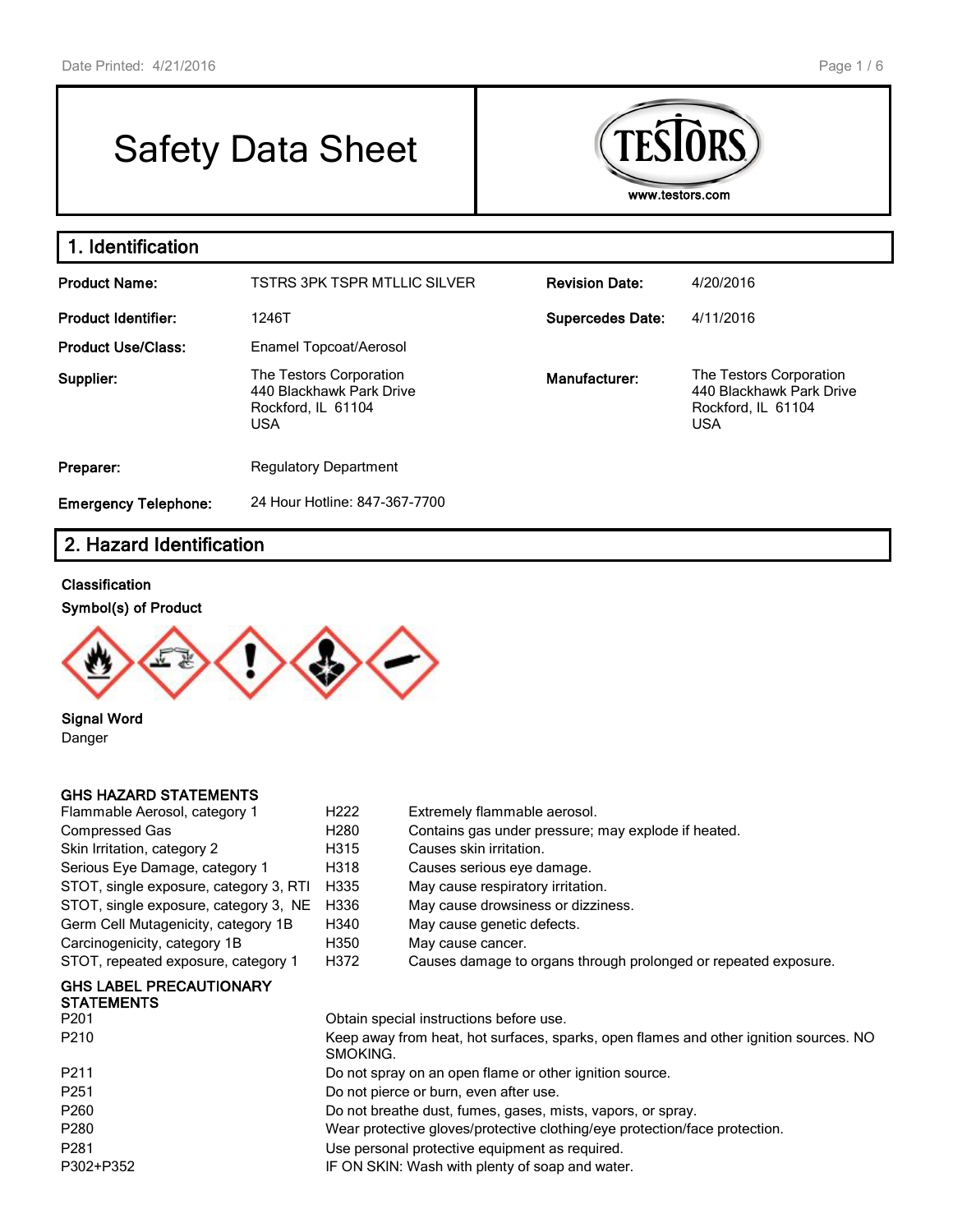| P305+P351+P338 | IF IN EYES: Rinse cautiously with water for several minutes. Remove contact lenses, if<br>present and easy to do. Continue rinsing. |
|----------------|-------------------------------------------------------------------------------------------------------------------------------------|
| P308+P313      | IF exposed or concerned: Get medical advice/attention.                                                                              |
| P310           | Immediately call a POISON CENTER or doctor/physician.                                                                               |
| P362           | Take off contaminated clothing.                                                                                                     |
| P403+P233      | Store in a well-ventilated place. Keep container tightly closed.                                                                    |
| P410+P403      | Protect from sunlight. Store in a well-ventilated place.                                                                            |
| P410+P412      | Protect from sunlight. Do not expose to temperatures exceeding 50°C / 122°F.                                                        |
|                |                                                                                                                                     |

# **GHS SDS PRECAUTIONARY STATEMENTS**<br>P270 Do no

Do not eat, drink or smoke when using this product.

#### **3. Composition/Information On Ingredients**

#### **HAZARDOUS SUBSTANCES**

| <b>Chemical Name</b>                   | CAS-No.    | <u>Wt.%</u><br><u>Range</u> | <b>GHS Symbols</b>    | <b>GHS Statements</b>    |
|----------------------------------------|------------|-----------------------------|-----------------------|--------------------------|
| Isobutanol                             | 78-83-1    | 10-25                       | GHS02-GHS05-<br>GHS06 | H226-315-318-331-335-336 |
| 2-Propanol                             | 67-63-0    | $10 - 25$                   | GHS02-GHS07           | H225-302-319-336         |
| Propane                                | 74-98-6    | $10 - 25$                   | GHS04                 | H <sub>2</sub> 80        |
| n-Butane                               | 106-97-8   | $2.5 - 10$                  | GHS04                 | H <sub>280</sub>         |
| n-Butyl Acetate                        | 123-86-4   | $2.5 - 10$                  | GHS02-GHS07           | H <sub>226</sub> -336    |
| Naphtha, Petroleum, Hydrotreated Light | 64742-49-0 | $2.5 - 10$                  | GHS08                 | H304-340-350             |
| tert-Butyl Acetate                     | 540-88-5   | $2.5 - 10$                  | GHS02                 | H <sub>225</sub>         |
| <b>Aluminum Flake</b>                  | 7429-90-5  | $2.5 - 10$                  | GHS02                 | H <sub>228</sub> -261    |
| Acetone                                | 67-64-1    | $2.5 - 10$                  | GHS02-GHS07           | H225-319-332-336         |
| <b>Stoddard Solvent</b>                | 8052-41-3  | $2.5 - 10$                  | GHS08                 | H304-340-350-372         |

# **4. First-aid Measures**

**FIRST AID - EYE CONTACT:** Immediately flush eyes with plenty of water for at least 15 minutes holding eyelids open. Get medical attention. Do NOT allow rubbing of eyes or keeping eyes closed.

**FIRST AID - SKIN CONTACT:** Wash skin with soap and water. Remove contaminated clothing. Get medical attention if irritation develops or persists.

**FIRST AID - INHALATION:** Remove to fresh air. If not breathing, give artificial respiration. If breathing is difficult, give oxygen. Get immediate medical attention. Do NOT use mouth-to-mouth resuscitation. If you experience difficulty in breathing, leave the area to obtain fresh air. If continued difficulty is experienced, get medical assistance immediately.

**FIRST AID - INGESTION:** Aspiration hazard: Do not induce vomiting or give anything by mouth because this material can enter the lungs and cause severe lung damage. Get immediate medical attention. If swallowed, get medical attention.

#### **5. Fire-fighting Measures**

**EXTINGUISHING MEDIA:** Alcohol Film Forming Foam, Carbon Dioxide, Dry Chemical, Dry Sand, Water Fog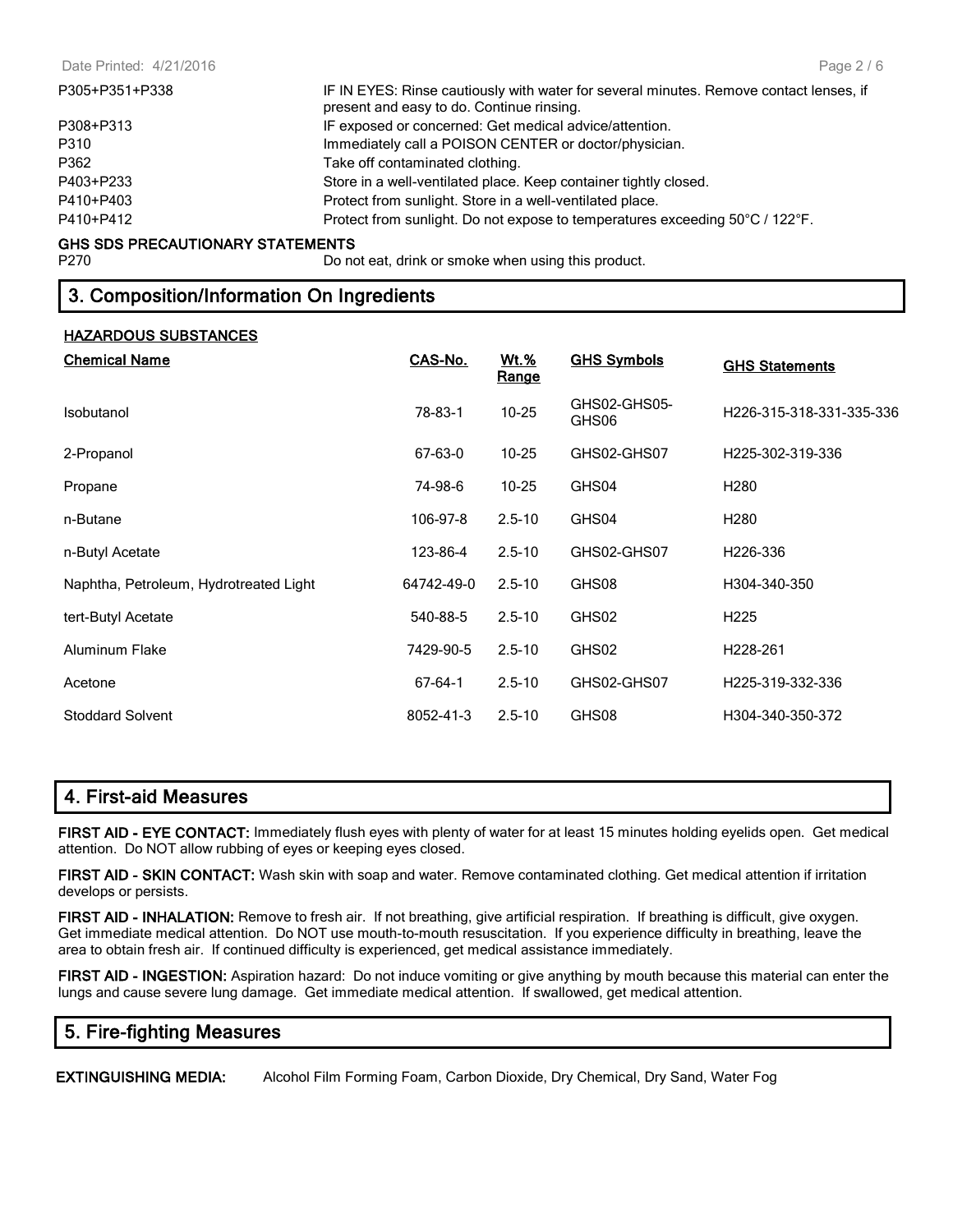**UNUSUAL FIRE AND EXPLOSION HAZARDS:** FLASH POINT IS LESS THAN 20°F. EXTREMELY FLAMMABLE LIQUID AND VAPOR!Water spray may be ineffective. Closed containers may explode when exposed to extreme heat due to buildup of steam. Closed containers may explode when exposed to extreme heat. Vapors may form explosive mixtures with air. Vapors can travel to a source of ignition and flash back. Keep containers tightly closed. Isolate from heat, electrical equipment, sparks and open flame. Perforation of the pressurized container may cause bursting of the can. No unusual fire or explosion hazards noted.

**SPECIAL FIREFIGHTING PROCEDURES:** Water may be used to cool closed containers to prevent pressure buildup and possible autoignition or explosion. Full protective equipment including self-contained breathing apparatus should be used. Evacuate area and fight fire from a safe distance. Use water spray to keep fire-exposed containers cool. Containers may explode when heated.

# **6. Accidental Release Measures**

**STEPS TO BE TAKEN IF MATERIAL IS RELEASED OR SPILLED:** Contain spilled liquid with sand or earth. DO NOT use combustible materials such as sawdust. Isolate the hazard area and deny entry to unnecessary and unprotected personnel. Remove all sources of ignition, ventilate area and remove with inert absorbent and non-sparking tools. Dispose of according to local, state (provincial) and federal regulations. Do not incinerate closed containers. Ventilate area, isolate spilled material, and remove with inert absorbent. Dispose of contaminated absorbent, container, and unused contents in accordance with local, state, and federal regulations.

# **7. Handling and Storage**

**HANDLING:** Wash thoroughly after handling. Wash hands before eating. Remove contaminated clothing and launder before reuse. Use only with adequate ventilation. Follow all MSDS/label precautions even after container is emptied because it may retain product residues. Avoid breathing fumes, vapors, or mist. Avoid contact with eyes, skin and clothing.

**STORAGE:** Store in a dry, well ventilated place. Keep container tightly closed when not in use. Keep containers tightly closed. Isolate from heat, electrical equipment, sparks and open flame. Contents under pressure. Do not store above 120 ° F. Store large quantities in buildings designed and protected for storage of NFPA Class I flammable liquids. Keep away from heat, sparks, flame and sources of ignition. Avoid excess heat. Product should be stored in tightly sealed containers and protected from heat, moisture, and foreign materials.

| <b>Chemical Name</b>                             | CAS-No.    | Weight %<br>Less Than | <b>ACGIH TLV-</b><br>TWA | <b>ACGIH TLV-</b><br><b>STEL</b> | <b>OSHA PEL-TWA</b> | <b>OSHA PEL-</b><br><b>CEILING</b> |
|--------------------------------------------------|------------|-----------------------|--------------------------|----------------------------------|---------------------|------------------------------------|
| Isobutanol                                       | 78-83-1    | 25.0                  | 50 ppm                   | N.E.                             | $100$ ppm           | N.E.                               |
| 2-Propanol                                       | 67-63-0    | 20.0                  | $200$ ppm                | 400 ppm                          | 400 ppm             | N.E.                               |
| Propane                                          | 74-98-6    | 20.0                  | <b>N.E.</b>              | N.E.                             | $1000$ ppm          | N.E.                               |
| n-Butane                                         | 106-97-8   | 10.0                  | N.E.                     | 1000 ppm                         | N.E.                | N.E.                               |
| n-Butyl Acetate                                  | 123-86-4   | 10.0                  | 50 ppm                   | $150$ ppm                        | $150$ ppm           | N.E.                               |
| Naphtha, Petroleum,<br><b>Hydrotreated Light</b> | 64742-49-0 | 10.0                  | N.E.                     | N.E.                             | N.E.                | N.E.                               |
| tert-Butyl Acetate                               | 540-88-5   | 10.0                  | 50 ppm                   | 150 ppm                          | $200$ ppm           | N.E.                               |
| Aluminum Flake                                   | 7429-90-5  | 10.0                  | mg/m3                    | N.E.                             | $15 \text{ mg/m}$   | N.E.                               |
| Acetone                                          | 67-64-1    | 5.0                   | $250$ ppm                | 500 ppm                          | $1000$ ppm          | N.E.                               |
| <b>Stoddard Solvent</b>                          | 8052-41-3  | 5.0                   | $100$ ppm                | N.E.                             | 500 ppm             | N.E.                               |

# **8. Exposure Controls/Personal Protection**

#### **PERSONAL PROTECTION**

**ENGINEERING CONTROLS:** Use process enclosures, local exhaust ventilation, or other engineering controls to control airborne levels below recommended exposure limits. Use explosion-proof ventilation equipment. Provide general dilution of local exhaust ventilation in volume and pattern to keep TLV of hazardous ingredients below acceptable limits. Prevent build-up of vapors by opening all doors and windows to achieve cross-ventilation.

**RESPIRATORY PROTECTION:** A respiratory protection program that meets OSHA 1910.134 and ANSI Z88.2 requirements must be followed whenever workplace conditions warrant a respirator's use. A NIOSH/MSHA approved air purifying respirator with organic vapor cartridge or canister may be permissible under certain circumstances where airborne concentrations are expected to exceed exposure limits.

**SKIN PROTECTION:** Use gloves to prevent prolonged skin contact. Nitrile or Neoprene gloves may afford adequate skin protection.

**EYE PROTECTION:** Use safety eyewear designed to protect against splash of liquids.

**OTHER PROTECTIVE EQUIPMENT:** Refer to safety supervisor or industrial hygienist for further guidance regarding types of personal protective equipment and their applications.

**HYGIENIC PRACTICES:** Wash thoroughly with soap and water before eating, drinking or smoking. Remove contaminated clothing immediately and launder before reuse.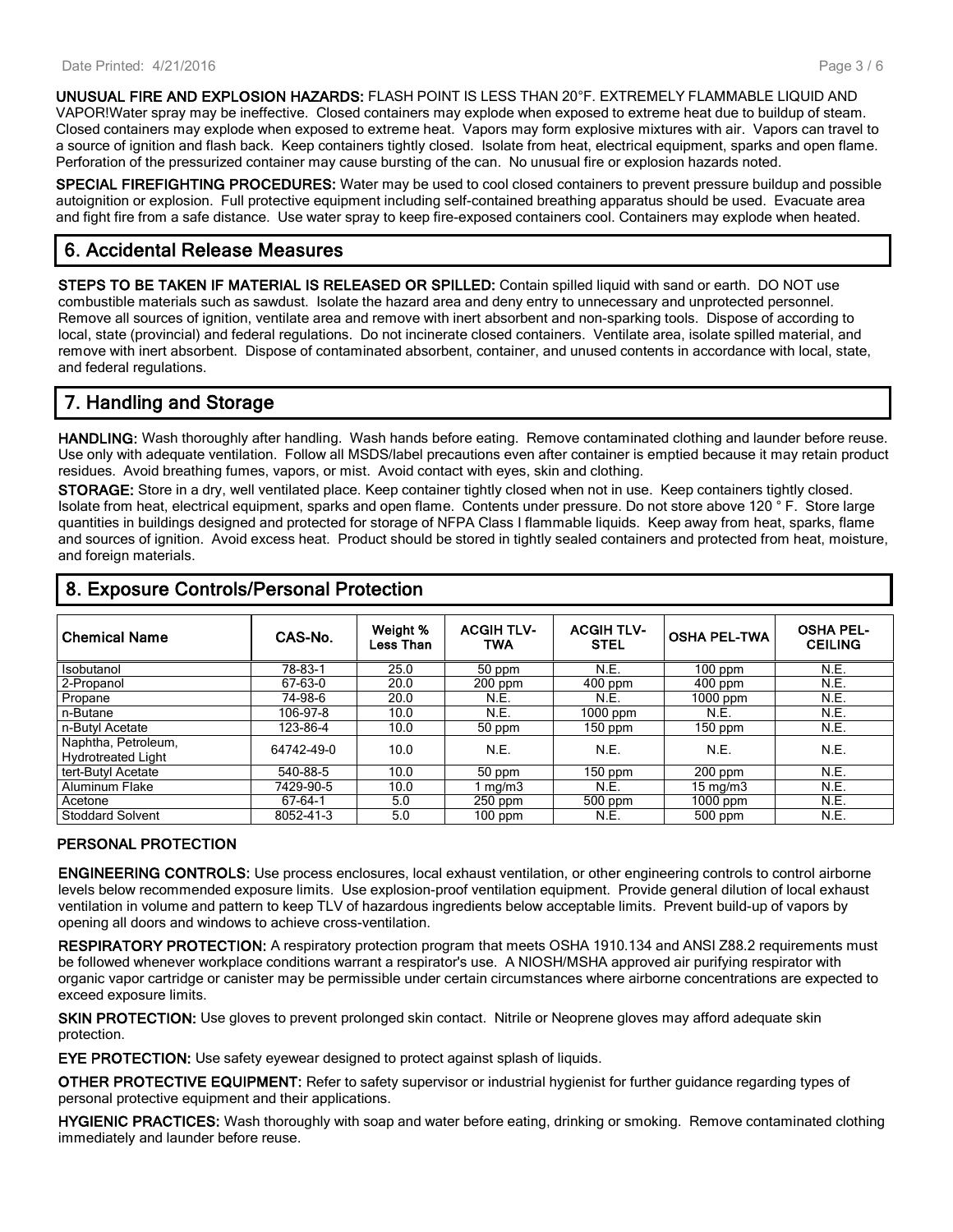# **9. Physical and Chemical Properties**

| Appearance:                 | Aerosolized Mist           | <b>Physical State:</b>           | Liguid         |
|-----------------------------|----------------------------|----------------------------------|----------------|
| Odor:                       | Solvent Like               | <b>Odor Threshold:</b>           | N.E.           |
| <b>Relative Density:</b>    | 0.747                      | pH:                              | N.A.           |
| Freeze Point, °C:           | N.D.                       | <b>Viscosity:</b>                | No Information |
| <b>Solubility in Water:</b> | Slight                     | <b>Partition Coefficient, n-</b> |                |
| Decompostion Temp., °C:     | N.D.                       | octanol/water:                   | N.D.           |
| Boiling Range, °C:          | $-37 - 537$                | <b>Explosive Limits, vol%:</b>   | $0.9 - 12.8$   |
| <b>Flammability:</b>        | <b>Supports Combustion</b> | Flash Point, °C:                 | -96            |
| <b>Evaporation Rate:</b>    | <b>Faster than Ether</b>   | Auto-ignition Temp., °C:         | N.D.           |
| <b>Vapor Density:</b>       | Heavier than Air           | Vapor Pressure:                  | N.D.           |

(See "Other information" Section for abbreviation legend)

# **10. Stability and Reactivity**

**CONDITIONS TO AVOID:** Avoid temperatures above 120°F (49°C). Avoid contact with strong acid and strong bases. Avoid all possible sources of ignition. Flammable hydrogen gas will evolve when product comes in contact with water or damp air. Heat will be generated. The amount of heat generated will depend upon the volume of material in contact.

**INCOMPATIBILITY:** Incompatible with strong oxidizing agents, strong acids and strong alkalies.

**HAZARDOUS DECOMPOSITION:** By open flame, carbon monoxide and carbon dioxide. When heated to decomposition, it emits acrid smoke and irritating fumes. Contains solvents which may form carbon monoxide, carbon dioxide, and formaldehyde.

**HAZARDOUS POLYMERIZATION:** Will not occur under normal conditions.

**STABILITY:** This product is stable under normal storage conditions.

### **11. Toxicological information**

**EFFECTS OF OVEREXPOSURE - EYE CONTACT:** Causes Serious Eye Irritation

**EFFECTS OF OVEREXPOSURE - SKIN CONTACT:** May cause skin irritation. Allergic reactions are possible.

**EFFECTS OF OVEREXPOSURE - INHALATION:** Harmful if inhaled. High gas, vapor, mist or dust concentrations may be harmful if inhaled. Avoid breathing fumes, spray, vapors, or mist. High vapor concentrations are irritating to the eyes, nose, throat and lungs. Prolonged or excessive inhalation may cause respiratory tract irritation.

**EFFECTS OF OVEREXPOSURE - INGESTION:** Harmful if swallowed.

**EFFECTS OF OVEREXPOSURE - CHRONIC HAZARDS:** May cause central nervous system disorder (e.g., narcosis involving a loss of coordination, weakness, fatigue, mental confusion, and blurred vision) and/or damage. High concentrations may lead to central nervous system effects (drowsiness, dizziness, nausea, headaches, paralysis, and blurred vision) and/or damage. Reports have associated repeated and prolonged occupational overexposure to solvents with permanent brain and nervous system damage.

PRIMARY ROUTE(S) OF ENTRY: Eye Contact, Ingestion, Inhalation, Skin Absorption, Skin Contact

#### **ACUTE TOXICITY VALUES**

**The acute effects of this product have not been tested. Data on individual components are tabulated below:**

| CAS-No.    | <b>Chemical Name</b>                   | Oral LD50       | <b>Dermal LD50</b>  | Vapor LC50             |
|------------|----------------------------------------|-----------------|---------------------|------------------------|
| 78-83-1    | <b>Isobutanol</b>                      | 2460 mg/kg Rat  | 3400 mg/kg Rabbit   | $>6.5$ mg/L Rat        |
| 67-63-0    | 2-Propanol                             | 1870 mg/kg Rat  | 4059 mg/kg Rabbit   | 72.6 mg/L Rat          |
| 74-98-6    | Propane                                | N.I.            | N.I.                | 658 mg/L Rat           |
| 106-97-8   | n-Butane                               | N.I.            | N.I.                | 658 mg/L Rat           |
| 123-86-4   | n-Butyl Acetate                        | 10768 mg/kg Rat | >17600 mg/kg Rabbit | > 21 mg/L Rat          |
| 64742-49-0 | Naphtha, Petroleum, Hydrotreated Light | >5000 mg/kg Rat | >3160 mg/kg Rabbit  | >4951 mg/L Rat         |
| 540-88-5   | tert-Butyl Acetate                     | 4100 mg/kg Rat  | N.I.                | >2230 mg/m3 (Rat, 4Hr) |
| 67-64-1    | Acetone                                | 5800 mg/kg Rat  | N.I.                | 50.1 mg/L Rat          |

N.I. - No Information

# **12. Ecological Information**

**ECOLOGICAL INFORMATION:** Product is a mixture of listed components.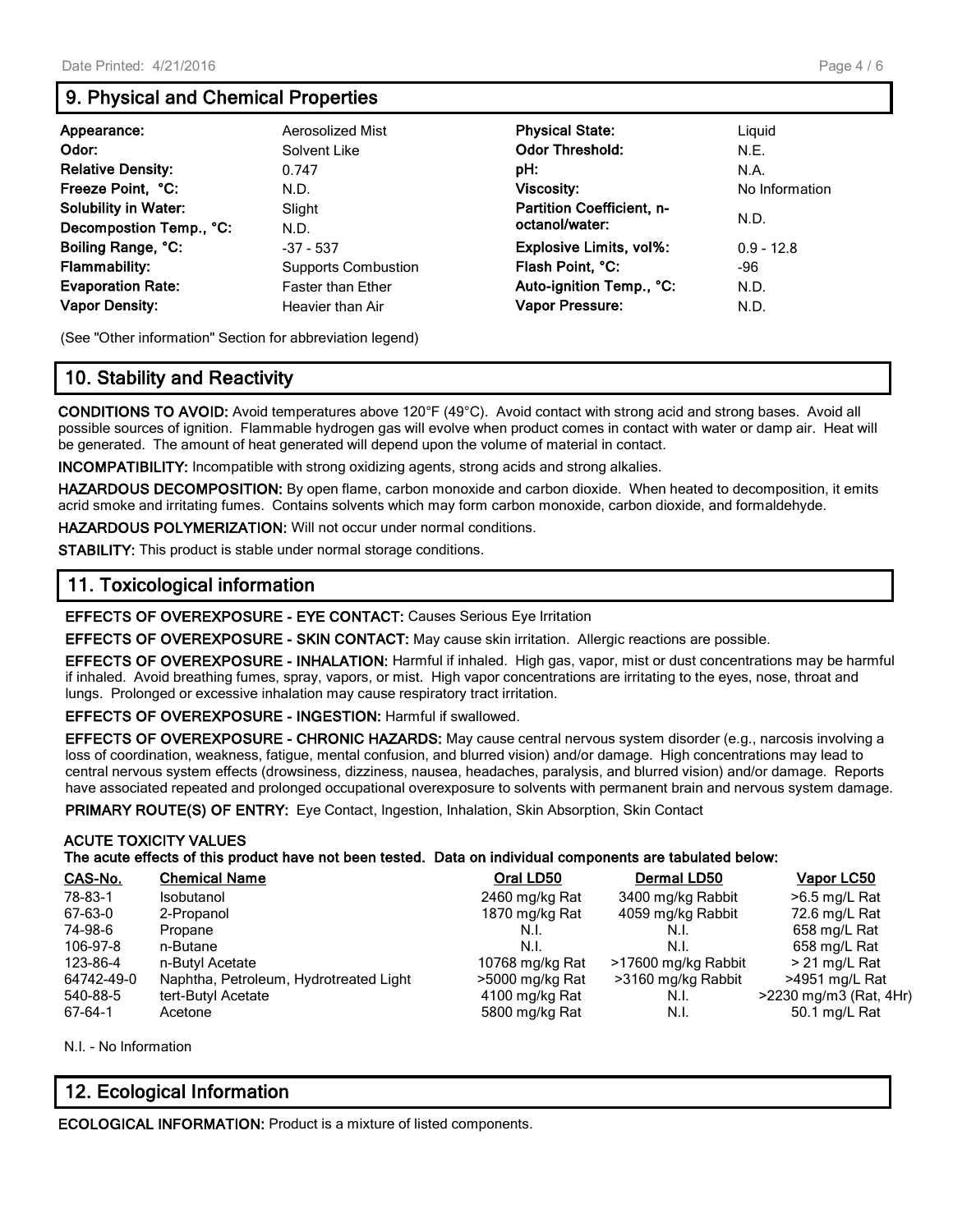# **13. Disposal Information**

**DISPOSAL INFORMATION:** Dispose of material in accordance to local, state, and federal regulations and ordinances. Do not allow to enter waterways, wastewater, soil, storm drains or sewer systems.

## **14. Transport Information**

|                              | Domestic (USDOT)                               | <b>International (IMDG)</b> | Air (IATA) | <b>TDG (Canada)</b>                            |
|------------------------------|------------------------------------------------|-----------------------------|------------|------------------------------------------------|
| <b>UN Number:</b>            | N.A.                                           | 1950                        | 1950       | N.A.                                           |
| <b>Proper Shipping Name:</b> | Paint Products in<br><b>Limited Quantities</b> | Aerosols                    | Aerosols   | Paint Products in<br><b>Limited Quantities</b> |
| <b>Hazard Class:</b>         | N.A.                                           | 2.1                         | 2.1        | N.A.                                           |
| <b>Packing Group:</b>        | N.A.                                           | N.A.                        | N.A.       | N.A.                                           |
| <b>Limited Quantity:</b>     | Yes                                            | Yes                         | Yes        | Yes                                            |

# **15. Regulatory Information**

#### **U.S. Federal Regulations:**

#### **CERCLA - SARA Hazard Category**

This product has been reviewed according to the EPA 'Hazard Categories' promulgated under Sections 311 and 312 of the Superfund Amendment and Reauthorization Act of 1986 (SARA Title III) and is considered, under applicable definitions, to meet the following categories:

Fire Hazard, Pressure Hazard, Acute Health Hazard, Chronic Health Hazard

#### **Sara Section 313:**

This product contains the following substances subject to the reporting requirements of Section 313 of Title III of the Superfund Amendment and Reauthorization Act of 1986 and 40 CFR part 372:

#### **Chemical Name CAS-No.**

Aluminum Flake 7429-90-5

#### **Toxic Substances Control Act:**

This product contains the following chemical substances subject to the reporting requirements of TSCA 12(b) if exported from the United States:

No TSCA 12(b) components exist in this product.